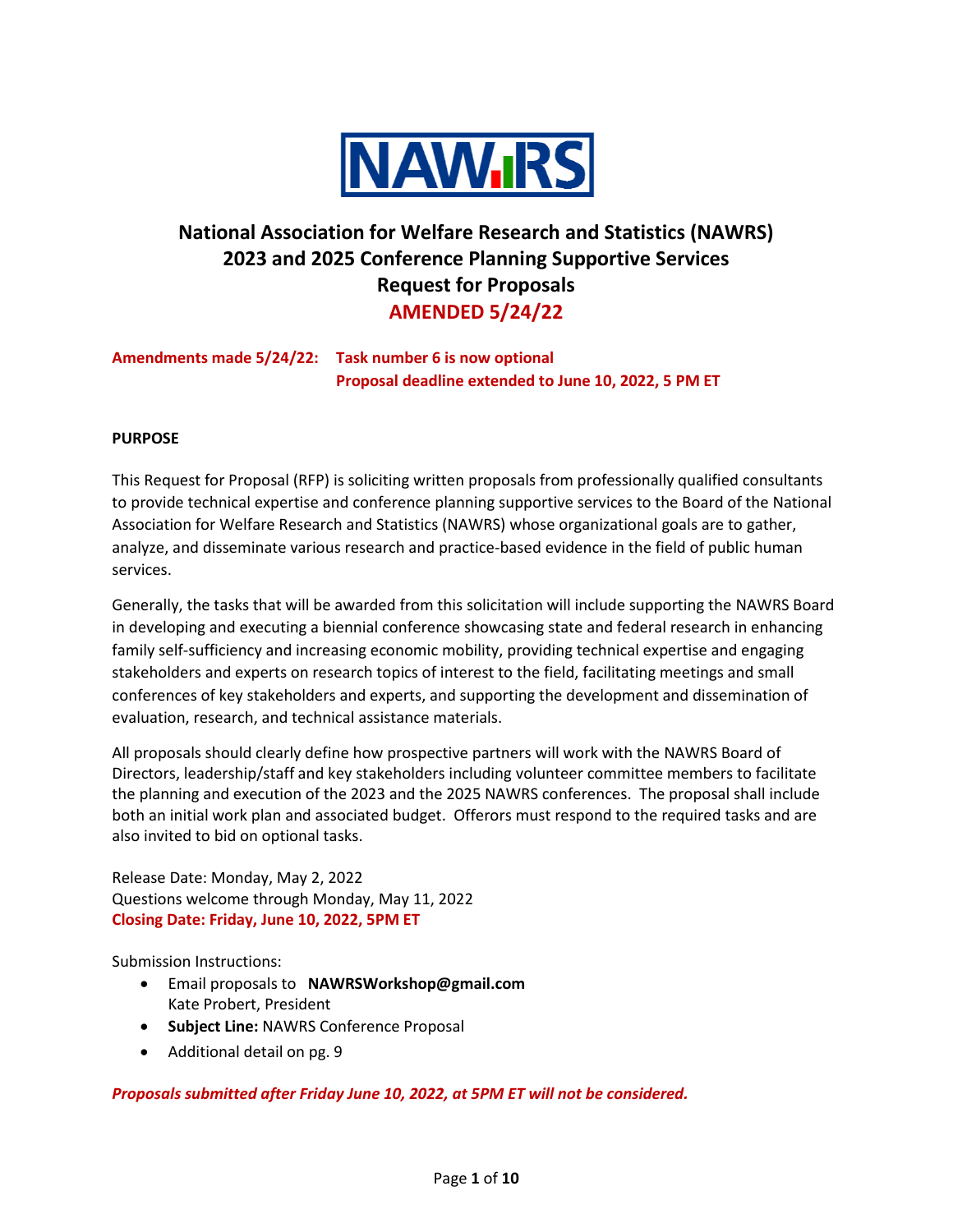**Note to offerors:** The NAWRS board is not providing budget parameters for this RFP. We are using this exercise as a step in understanding the current market for these tasks and we will be examining bids from that perspective. We understand that COVID-19 has changed practices and pricing for products, labor and other services, and inflation has impacted all business and services. We look forward to interviewing each of our bidders to gain additional context to their services and pricing before making our final contract award. We may also choose multiple contractors for different pieces of the tasks we are seeking assistance with.

#### **BACKGROUND AND TASKS**

## **Background**

The National Association for Welfare Research and Statistics (NAWRS) is a non-profit association whose purpose is to promote the exchange of ideas on how research and statistical analysis can contribute to the development and administration of effective human services programs.

Since the 1950s, NAWRS has hosted an annual or biennial gathering of researchers and practitioners nationwide who think about data-informed approaches to improving human services programs. State and local level program administrators and evaluators drive the work in close partnership with researchers and policy makers.

NAWRS supports the dissemination of research and evaluations primarily in the areas of poverty, economic self-sufficiency, home visiting, fatherhood, and other programs that support child and family well-being. The membership of NAWRS includes representatives from federal, state, and local government as well as universities and for-profit and nonprofit organizations.

The organization is governed by a volunteer Board of Directors. The majority of the board members are employees of state and local government agencies and include members from research firms, universities and for profit/nonprofit organizations that serve in different capacities on the board according to the board's bylaws.

# **About the NAWRS Conference**

The biennial NAWRS conference promotes the exchange of ideas on the collection, analysis, presentation, and application of data in the field of human services. Conference participants include other federal, state, and local policymakers, program administrators, legislators, researchers, and advocacy group members. The NAWRS board also hosts board meetings before and after the conference. The conference provides a forum to:

• learn about the experiences of other agencies that have implemented and evaluated human services programs;

- exchange ideas on the collection, analysis, presentation, and application of data;
- gain knowledge about state-of-the-art research methodologies and technologies;
- confer with nationally known researchers from both the university and private sectors; establish and renew professional relationships;

• bring national exposure and recognition of a state's human services programs and accomplishments in the areas of research and evaluation; and

• keep abreast of the latest social and economic issues and policies affecting human services programs.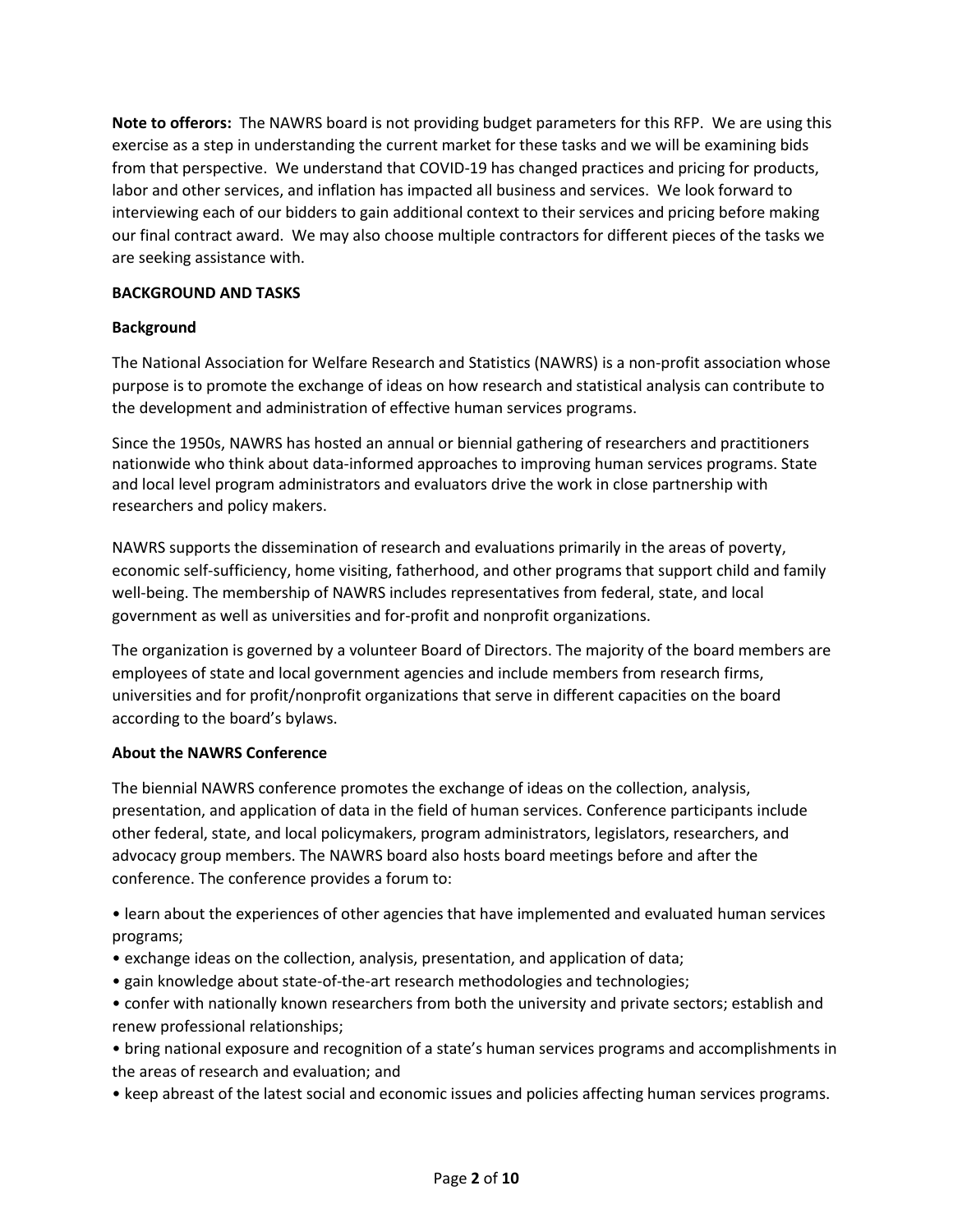To support the NAWRS board in this effort, NAWRS seeks a contractor with a proven record of success in planning and executing large scale conference efforts of comparable size and scope (200-300 participants), setting up smaller meetings and engaging the involvement of a range of experts. The Contractor must demonstrate an ability to accomplish the tasks listed below expeditiously and efficiently working with large numbers of participants from a variety of organizations with courtesy and professionalism, and creatively and effectively addressing problems as they arise. The first conference supported by this contract will be held in late summer or early fall of 2023. The second conference will be held in late summer or early fall of 2025.

## **STATEMENT OF WORK**

The Contractor shall furnish the necessary qualified personnel, equipment, materials, supplies, services, facilities, and otherwise do all that is necessary for, or incidental to, the performance of the work set forth below. Contractors may propose alternative approaches in addition to addressing the tasks as proposed by NAWRS; justification for alternatives (e.g., cost efficiency, etc.) must be provided with any alternatives proposed. Contractors are expected to draw on their own expertise to propose the most effective approach to addressing the tasks. Once the contract is awarded, the Contractor is expected to work with the NAWRS board or its appointed designee to refine the activities and proposed plans.

#### SERVICE COMPONENTS

## **Required Task 1: Communication and Project Management**

The purpose of this task is to provide technical expertise and support services to successfully prepare for and execute the biennial NAWRS conference. The Contractor will not successfully meet the requirements of this services component until the conference is successfully executed and the final summary report, which documents the outcomes of the conference and the activities of the planning years, is delivered to the NAWRS board President and Vice President.

Within ten (10) business days of the beginning of each contract year, the Contractor shall initiate communication with the NAWRS board President and Vice President to schedule a discussion of a range of topics, including, but not limited to, clarification of NAWRS board interests and objectives for the conference, conducting work on an efficient schedule and budget, reaching agreement on outstanding issues, clarifying timelines and work schedules, and identifying staff who will take lead responsibility for various activities and tasks.

The Contractor shall send an agenda and any relevant materials to the NAWRS board President or designee no less than three (3) business days prior to the discussion. Within five (5) business days of the discussion date, the Contractor shall submit to the NAWRS board President or designee a memorandum summarizing major decisions reached and follow-up issues identified during this discussion. Ongoing communication is also necessary to ensure successful completion of this services component, and should be both verbal (e.g., regularly scheduled conference calls) and written (e.g., monthly progress reports). The Contractor shall propose a schedule for regular telephone communications to update the NAWRS board on progress and challenges. The contractor shall propose a schedule for the regularity of these calls, but the NAWRS board anticipates call frequency will depend on the project's activities (i.e., more frequent in the months preceding the conference). The schedule for telephone discussions may change as agreed upon by the NAWRS board President.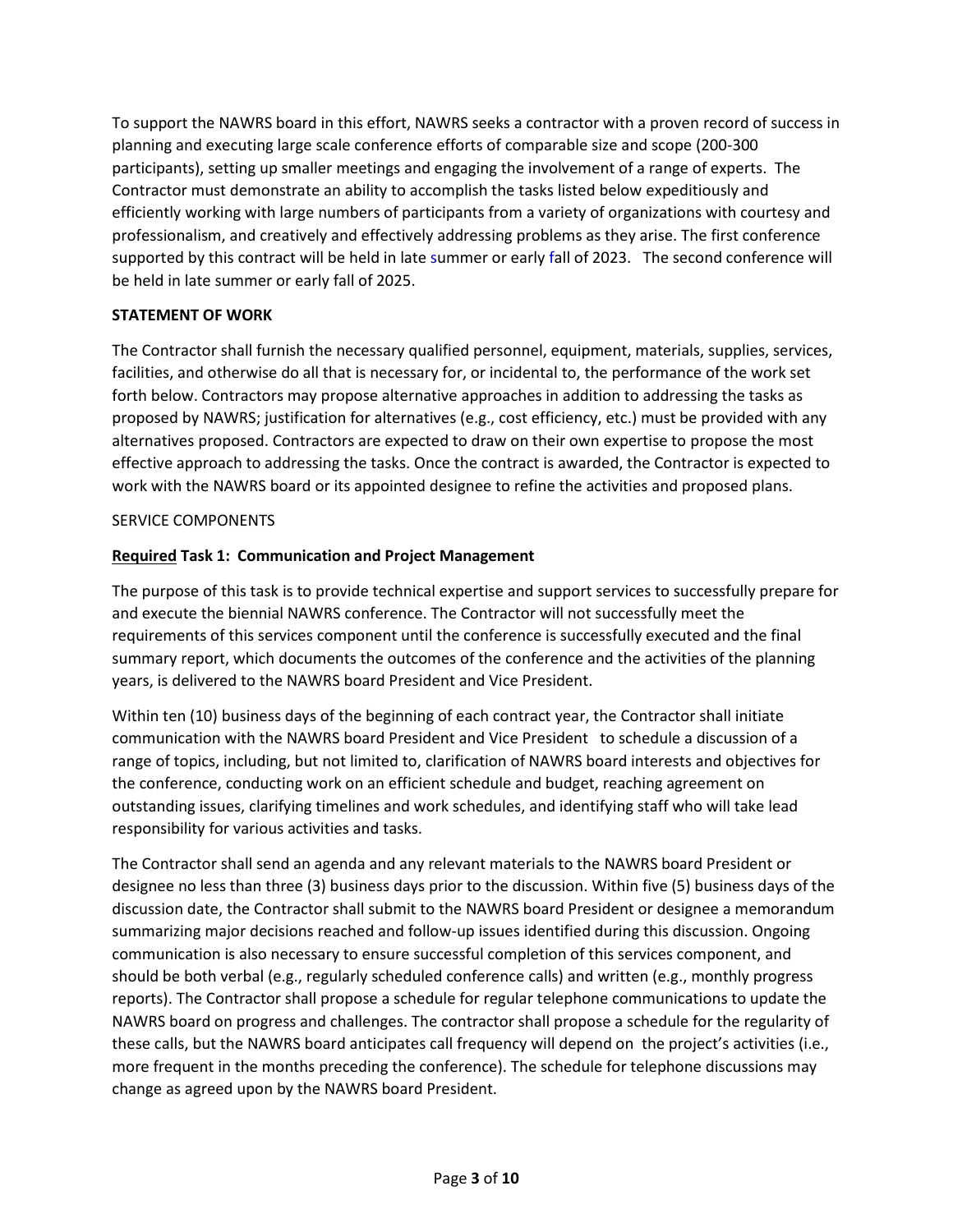In addition to the ongoing conference calls, the Contractor shall submit billing and written monthly progress reports throughout the contract period, which includes the following information: activities completed and progress on each task for the report month, including expenditure data by task, monthly and cumulative expenditures, and the balance remaining. The Contractor reports shall include details related to project performance. The Contractor shall submit billing and monthly reports to the NAWRS board President no later than the 15th day each month for activities in the previous month (e.g., April  $15<sup>th</sup>$  for the month of March).

## **Required Task 2: Revised Work Plan**

At a mutually agreed upon date, the Contractor shall submit a revised work plan that reflects more detailed information and understanding of the activities required to meet the goals and objectives of the NAWRS conference and conduct the tasks reflected in the Contractor's proposal. The plan shall indicate timelines for major activities including, but not limited to, securing a hotel vendor, securing a venue for a networking event close to the hotel venue, developing the conference website, releasing the call for proposals, managing all aspects of the registration process, create on-site check-in system, create participant badges, develop the conference mobile app, compiling information for the program book, ad hoc updates to the conference website, and other deliverables, as well as identifying staff members who have major responsibility for tasks or activities. This revised work plan shall include a timeline for the conference preparation that includes all salient activities and a target completion date. The contractor shall work with the NAWRS board to update the work plan whenever major changes occur. Throughout the contract period, the Contractor shall notify the NAWRS board President or designee within 24 hours of any issues that arise that could delay the scheduled completion of the work/activities beyond the dates included in the approved work plan. The Contractor shall propose corrective actions to address the problem and restore the schedule to the extent possible.

#### **Required Task 3: Conference Site and Hotel Accommodations Selection and Management**

Selection: Upon the beginning of the period of performance of Task 3, the Contractor shall work with the NAWRS board to begin the process to identify for the consideration and approval, potential sites for the next conference. The Contractor shall contact hotels, conduct research, and present to the NAWRS board a memorandum that includes a list of hotels in the areas identified and their availability to host the conference. The Contractor shall submit a recommendation memo to NAWRS board President outlining the advantages and disadvantages of identified hotels, including, but not limited to available dates, sleeping room rates, meeting room rental costs, sizes of available rooms, technology costs, any other spending requirements, and other relevant details. The Contractor shall submit the memo within two (2) months of the beginning of the contract award. Typically, the conference is held in August or September during odd years. Based on the needs of NAWRS, and the Contractor's recommendations, the NAWRS board President will direct the Contractor to negotiate for and secure hotel and meeting room accommodations for participants and attendees at the lowest obtainable rates with the agreed upon site/hotel, which include government discounted rates. The Contractor shall negotiate on the behalf of NAWRS for the best obtainable package of benefits, such as free or reduced meeting space, complimentary rooms and parking passes, free internet, and airport transportation, where feasible. The Contractor shall secure the hotel contract no later than three (3) months after the beginning of the contract period.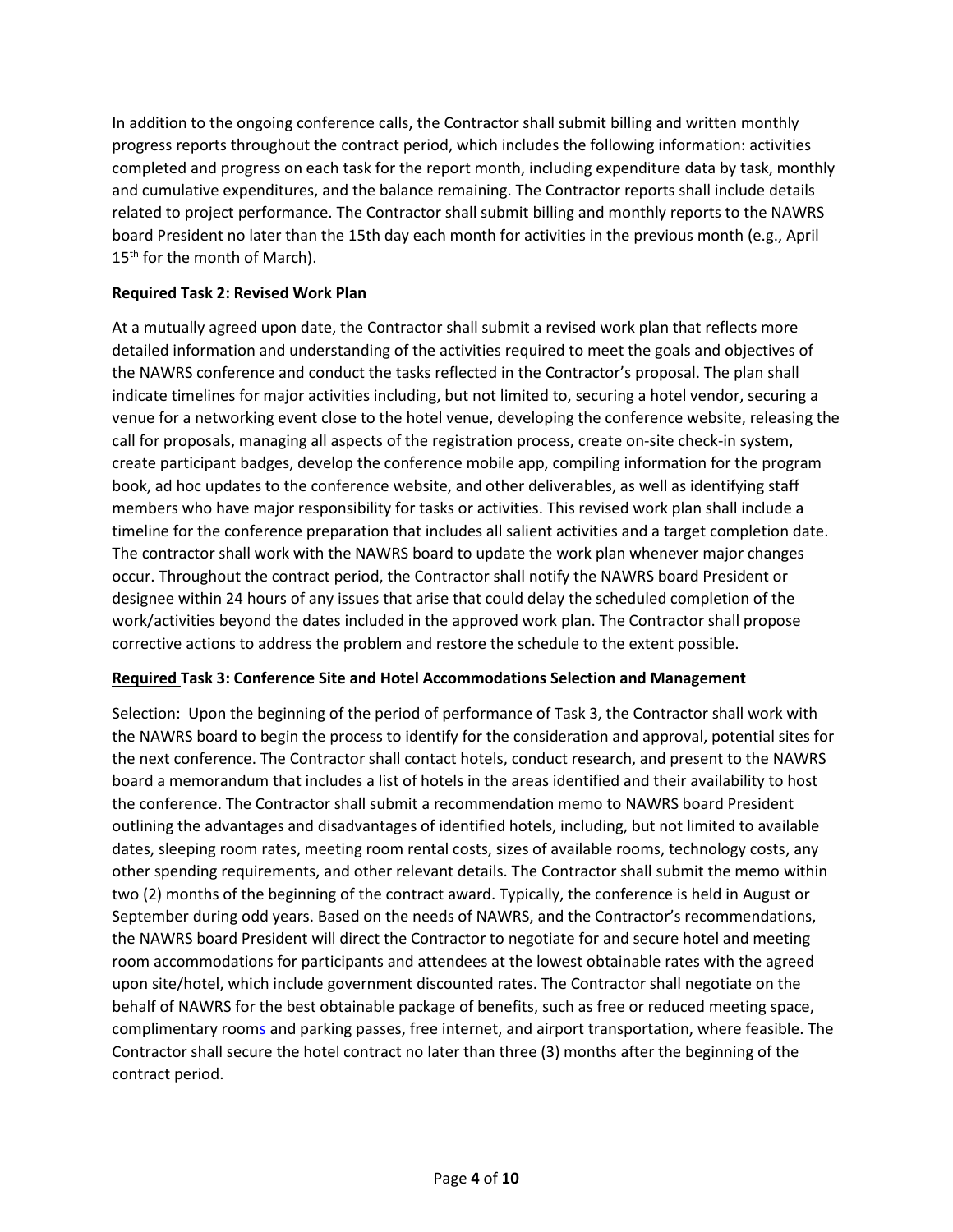Management: Upon selection of the conference site, the Contractor will work on behalf of NAWRS to be the main point of contact and coordinator of the preparation for and execution of onsite tasks such as ensuring technology is set up (either purchased through the venue or a subcontractor), WiFi access is enabled, plenary and concurrent session rooms are set up as requested, sessions are monitored by NAWRS board and/or committee members, meal service is scheduled etc. The Contractor will work alongside the NAWRS board and committee members in executing this management function by negotiating and assigning tasks to board and committee members before the conference begins and ensuring each function is supported and carried out.

## **Required Task 4: Conference Registration and Supported Invitee and Speaker Registration and Travel**

The Contractor shall provide a platform for conference registration. This includes registration for general participants, speakers, and other special invitees. This may or may not be the same platform used for proposal submission and review (see Task 6). The Contractor shall identify for the NAWRS board consideration and approval potential options for a registration platform. The Contractor shall contact vendors, conduct research, and present to the NAWRS board a memorandum that includes a list of proposed options. Within two (2) months of the beginning of the contract, the Contractor shall submit a recommendation memo to the NAWRS board regarding the advantages and disadvantages of the proposed options. Based on the needs of NAWRS and the contractor's recommendations, the NAWRS President and conference committee will direct the Contractor to negotiate for and finalize plans to develop a registration platform no later than five (5) months after the beginning of the contract.

The Contractor shall, in consultation with the NAWRS President, propose a process for sending speaker invitations (both supported and not supported) and invitations to other designated invitees. This should include coordination of speaker invitations, notification of proposal acceptances and rejections, and travel arrangements. Supported invitees and speakers are individuals for which NAWRS expects to pay for some travel, lodging, and per diem. The contractor shall use materials developed for prior conferences as resource materials and develop appropriate materials for the upcoming NAWRS conference including invitations, other logistical information needed, and other documents recommended by the Contractor and approved by the NAWRS President or designee. All materials must be written in clear, concise language and provide complete information to interested parties. Email and other electronic means will be the preferred method of distributing invitations, receiving registrations, and communicating with potential attendees.

The Contractor shall be responsible for accepting, processing, and tracking all conference registration requests for all attendees, and making travel arrangements for the supported invitees and supported speakers. The Contractor shall be responsible for tracking registration (for speakers, other designated invitees, and general participants) on a timely basis based on rolling information from NAWRS. Working with the NAWRS President and Conference Committee, the Contractor shall initiate a plan to follow up with supported invitees and speakers to confirm their attendance and make travel and hotel accommodations, if requested and approved by the NAWRS President or designee. For speakers, the Contractor shall also identify the audio/visual and other needs of each speaker and make appropriate arrangements for such equipment to be available at the appropriate time and space for the speaker at the conference. If any individual identified as a speaker indicates that they will not be able to attend the conference or has questions about their status as speaker, the Contractor shall notify the conference committee within one (1) business day by phone or email. The Contractor shall identify the most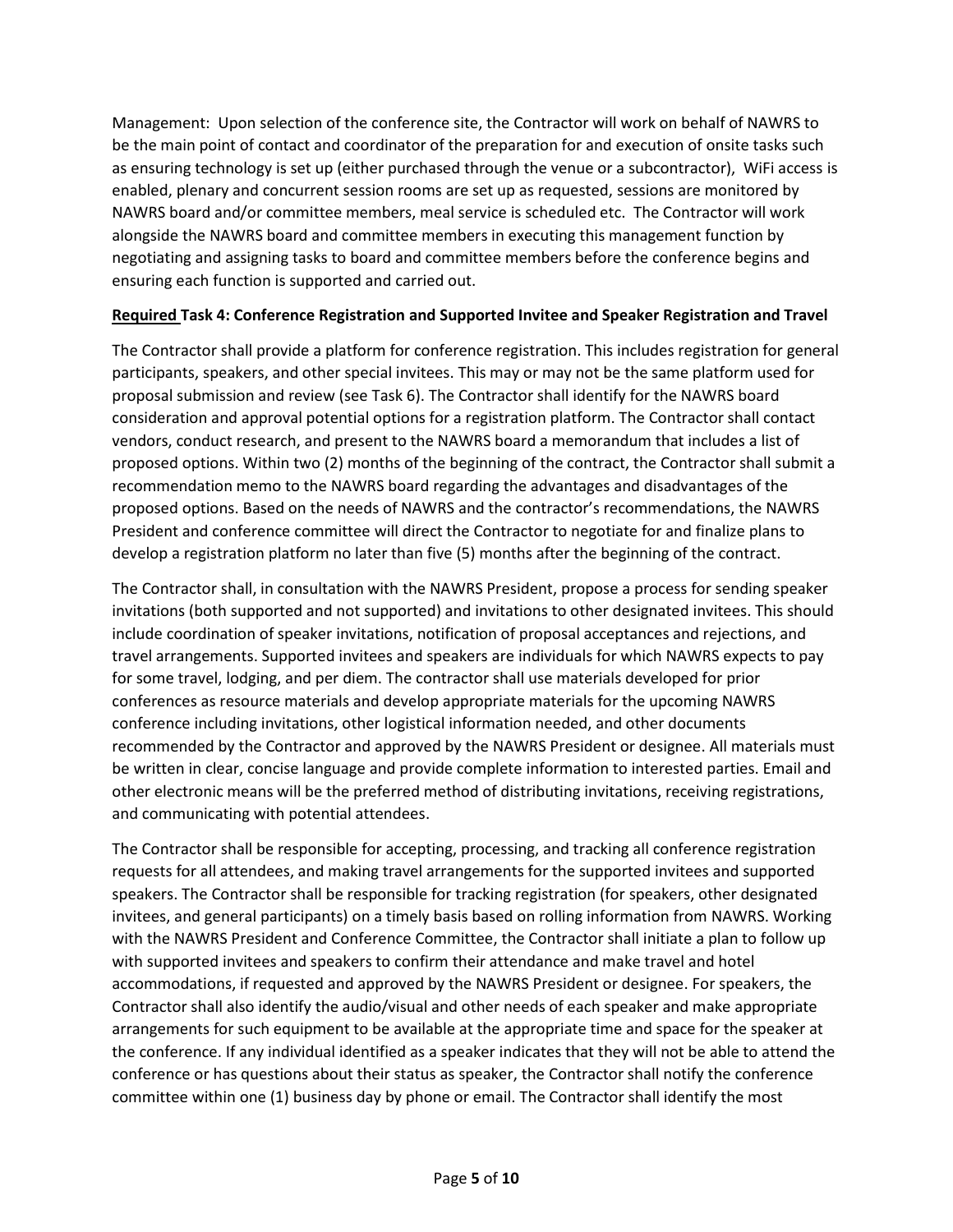economical airfares for attendees whose expenses are paid under this contract (supported invitees and speakers). Regarding supported participants, the Contractor shall exercise reasonable judgment in accommodating travel and lodging needs but shall obtain prior written approval from NAWRS in unusual, unique, or sensitive situations. The NAWRS board will discuss these situations as an agenda item in Task 1 and as they arise during registration.

The Contractor shall provide clear and complete instructions for all attendees to make reservations for accommodations at the conference hotel. If attendees will be responsible for making such reservations directly, the Contractor shall make staff available to provide general information and registration instructions.

Beginning two (2) weeks after the conference invitations are sent to supported invitees and speakers, the Contractor shall provide the NAWRS President and conference committee with an electronic mechanism for a weekly, or more frequent, status update of the names, numbers and fees (dollars paid or due) of registrants, including supported invitees and NAWRS conference sponsors who have registered. This update will include warnings when the number of registrants approaches the capacity of the hotel to provide sleeping rooms or the fire code occupancy limitations for the meeting space. The status update reports shall include a clear and separate listing of those invited to be speakers, indicating who has and has not been contacted by Contractor staff and what the response has been. (In some instances, NAWRS board designees will take responsibility for contacting speakers and will maintain such a list of who has been contacted and confirmed themselves.) NAWRS prefers that the Contractor use an online registration application that allows the NAWRS President and conference committee members to electronically check registration numbers on a real-time basis. The Contractor shall also provide information on travel costs as part of these updates. At intervals agreed-upon with the NAWRS President and conference committee and consistent with the email blast calendar developed in Task 5, the Contractor will send registration reminders via email to supported invitees, speakers, and general participants, and conduct appropriate follow up with supported invitees and speakers. In addition, the Contractor is responsible for reconciling registration revenues with actual registration and resolving any issues.

# **Optional Task 5: Manage Email Subscriber List and Email Blasts**

Integrated email and social media communication are essential to conference success. To disseminate conference news and updates, NAWRS maintains accounts on social media platforms that reach previous and prospective conference participants. The Contractor shall be responsible for drafting social media content for these platforms and managing all mass email communications about the conference. Mass email communications, including the "save-the-date" for the conference, a call for research papers/sessions, proposals, and related reminders, an announcement of the opening of online registration and subsequent reminders of conference deadlines. The Contractor shall manage conference emails using an email marketing service to be proposed by the Contractor and approved by the NAWRS board.

Within two (2) months of the beginning of each contract period, the Contractor shall submit to the NAWRS board President a communications plan including: a proposed email marketing service provider and its capabilities; a calendar for developing and sending all email communications before, during, and after the conference; a plan for split testing email send times, subject lines, and other elements to continually improve performance; a plan for regularly updating the NAWRS subscriber list; and a table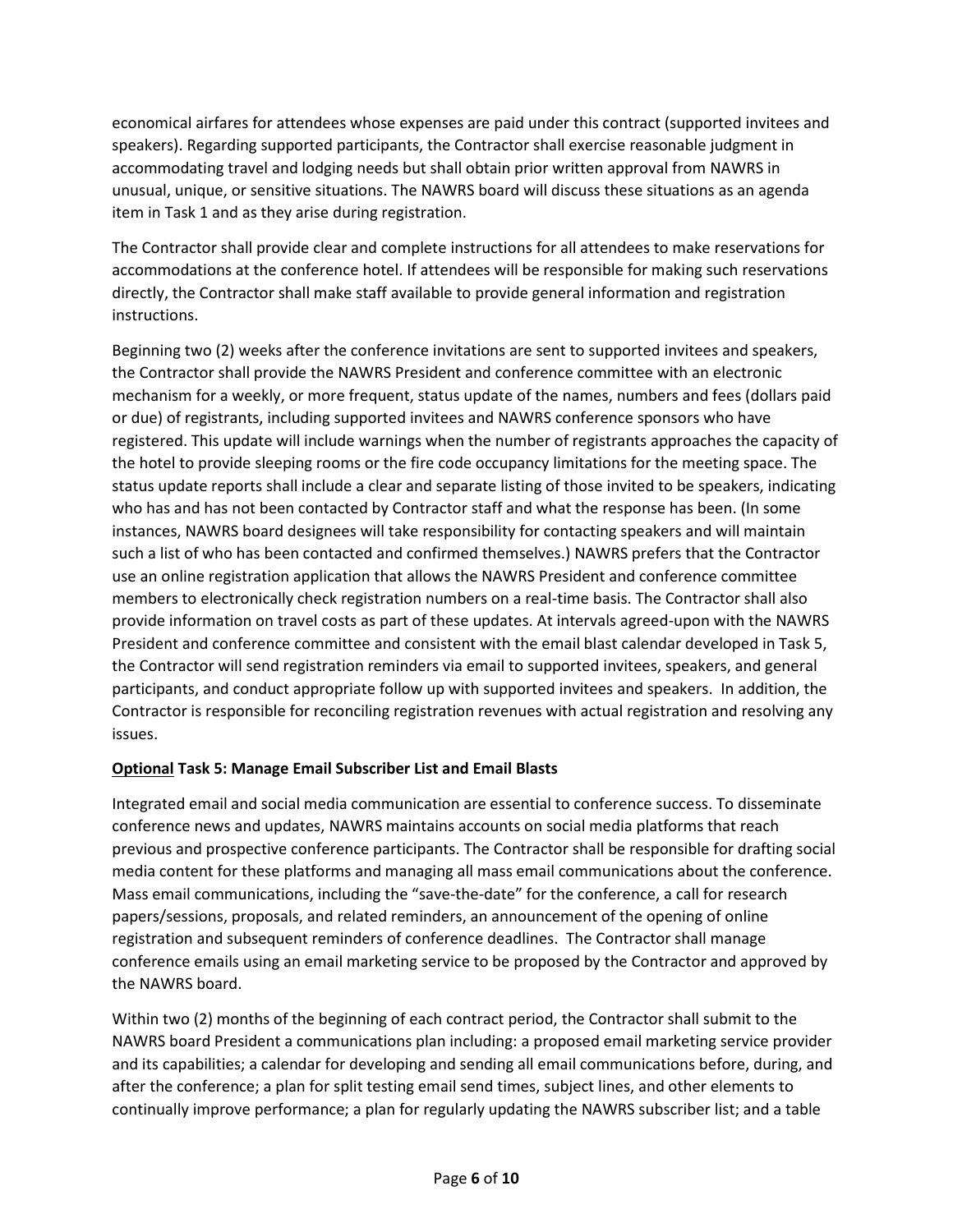shell for email performance reports to be provided to the NAWRS board President following each email distribution. The Contractor shall submit a revised email communications plan no more than two (2) weeks after receipt of NAWRS board comments. When available, the NAWRS board President will share information from a prior conference or guiding language.

Upon contract award, the NAWRS President or designee will send the Contractor a list of social media accounts for which the Contractor shall develop content. Draft social media content should relate to email blasts and tailored to each platform. No later than eight (8) weeks before the conference date, the Contractor shall submit draft social media content to be posted during and after the conference and a timeline for posting the content. Upon award, the NAWRS President or designee will send the Contractor a list of social media accounts for which the Contractor shall develop content. Draft social media content should be tailored to each platform.

## **Optional Task 6: Automate and Facilitate the Call for Proposals and Proposal Review Process**

NAWRS seeks strategies and tools to automate the Call for Proposals and Proposal Review Process and is looking for strategies to streamline these activities through platforms such as Cvent. Offerors are invited to provide strategies and pricing for this Task that includes working with the NAWRS board to align the Call for Proposals that the NAWRS board will develop. We are interested in a tool that can manage the full process, from collecting submissions to publishing final proposal selections into an agenda; electronic collection and "storage" of the proposals; emails with targeted invitations, confirmations, reminders, and alerts, as well as the ability to amend the proposal once submitted.

As directed by the NAWRS board, the Contractor will utilize the NAWRS call for proposalsthat will provide straightforward information about the agreed upon theme, session tracks, session structure (time and format options), and required basic presentation information, to support discussion-based formats, directions for emerging scholars' poster sessions or papers, and all evaluation criteria for session selection. At the end of the call for proposal submission timeframe, we require a compiled a list of all submissions from the platform database supplied to the NAWRS board.

The offeror will provide the NAWRS board with reviewer links and passwords for all reviewers assigned. Simultaneously, the Contractor will provide training and technical assistance (TA) to proposal reviewers to show them how to access and use the electronic event platform, where they will do their scoring electronically. In addition to ensuring that all reviewers understand how to do their work in the online system, reviewer training will explain scoring criteria, review scoring assignments, and reinforce scoring deadlines.

# **Optional Task 7: Develop and Maintain Conference Mobile App**

NAWRS is interested in reducing overall conference costs through innovative, cost-effective platforms such as a conference mobile app. The Contractor shall identify, for NAWRS board consideration and approval, potential options for purchasing and customizing the conference mobile application that can house the hotel map, conference schedule, speaker bios, and session evaluations. The Contractor shall contact vendors, conduct research, and present to the Board a memorandum that includes a list of at least three proposed options for the conference mobile app. The Contractor shall include their recommendations and substantiation for those recommendations.

#### **Optional Task 8: Develop Conference Materials**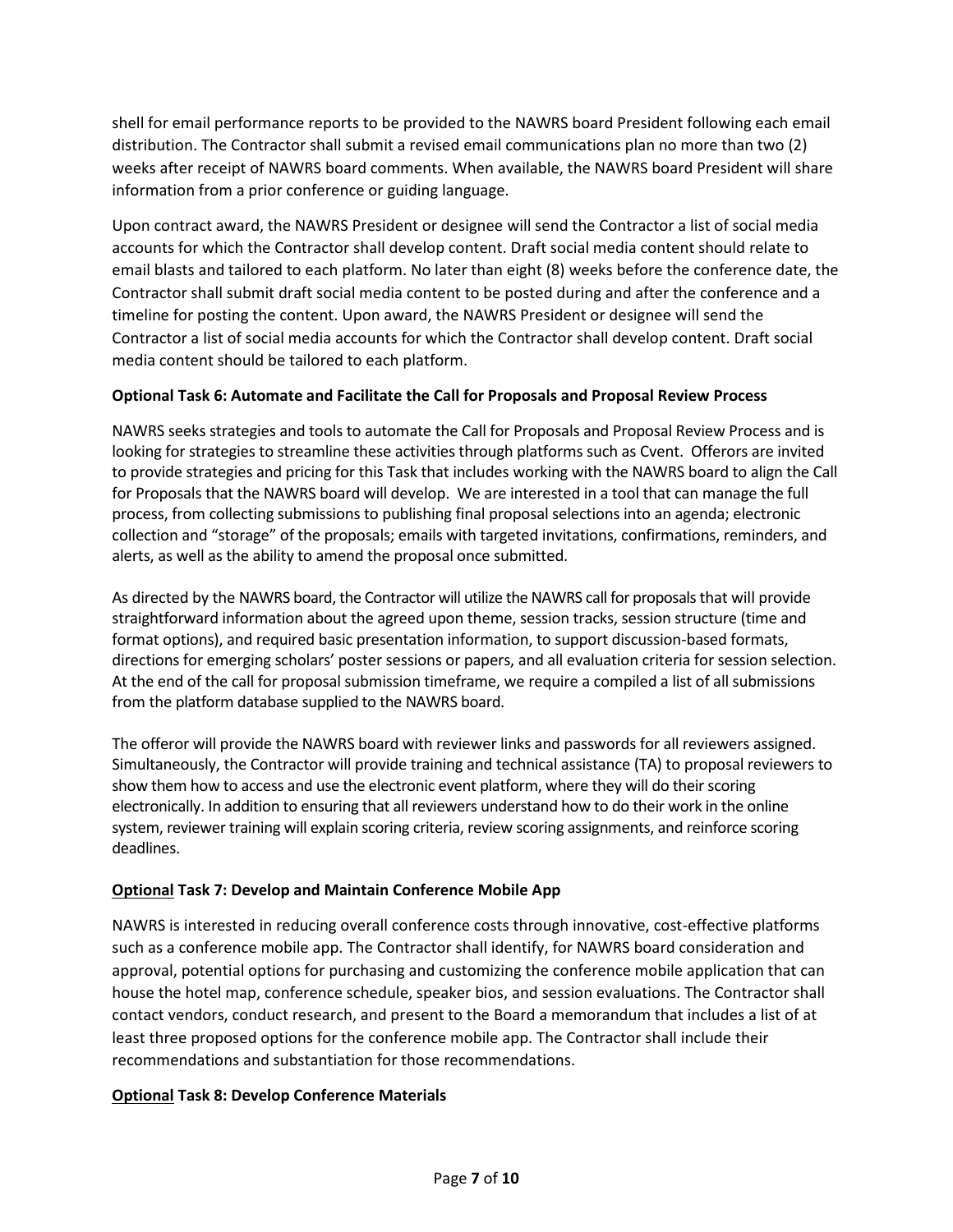The Contractor shall be responsible for developing and distributing a range of materials for the conference described below. The Contractor shall include the timeline for developing conference materials in the revised work plan developed under Task 2.

**Conference Signage.** The Contractor shall be responsible for designing and producing all signage for the conference. This includes but is not limited to: signage directing participants to the conference, registration table, plenary and breakout rooms, a conference poster, and conference handouts. The Contractor shall provide draft signage to the NAWRS board for review no later than five (5) months before the conference. The Contractor will revise and submit final signage within two (2) weeks of receipt of NAWRS board comments.

**Electronic Conference Program**. The Contractor shall be responsible for designing and producing an electronic program that will be used to populate the conference mobile app and website, including the design of an electronic conference program cover by a graphic designer. Prior to developing any design options, the Contractor shall discuss preferences and options with the NAWRS board. After this discussion, the Contractor shall submit five (5) draft electronic conference program cover design options for the NAWRS board to consider. The number of program books to be printed will be minimal (approximately 25) determined in consultation with the NAWRS board. The electronic conference program will include the following types of information: information about NAWRS, conference agenda, descriptions of sessions, and any other salient information. The Contractor shall work with the NAWRS board to develop a timeframe for electronic program completion. The Contractor shall propose a draft timeline for the electronic program (including the development of a proposed style guide) to the NAWRS board no later than seven (7) months before the conference. The Contractor shall submit the final workplan timeline for development of the program book (including the style guide) within one (1) week of receipt of NAWRS board comments. For the purposes of developing the program book timeline, the Contractor shall anticipate receiving draft program content from NAWRS typically four weeks before the conference. The Contractor shall expect two rounds of revisions before the electronic program book is considered final, and these revisions should be accounted for in the workplan timeline for the electronic program book.

As part of the program development process, the Contractor shall also develop an abbreviated agendaat-a-glance that will be uploaded to the NAWRS conference website approximately 90 days prior to the conference start date.

**Presentation Handouts.** NAWRS does not reproduce materials provided by speakers to be used in the conference sessions (e.g., copies of PowerPoint slides, handouts, summaries). The Contractor shall propose methods for sharing materials provided by speakers through other cost-effective, digital alternatives. The Contractor shall be responsible for negotiating with speakers' appropriate methods to obtain materials in advance of the conference date.

**Conference Evaluations.** At least eight (8) months prior to the conference, the Contractor shall propose cost-effective, user-friendly methods for conducting the conference evaluation survey for both on-site and live stream participants. The NAWRS board will make the final decision on which method shall be used. The Contractor is encouraged to consider free or low-cost options. No later than six (6) months before the conference, the Contractor will send draft conference evaluations to the NAWRS board President. The Contractor shall make any revisions per comments from the NAWRS board and submit the final conference evaluations for final approval within two (2) weeks of receipt of those comments.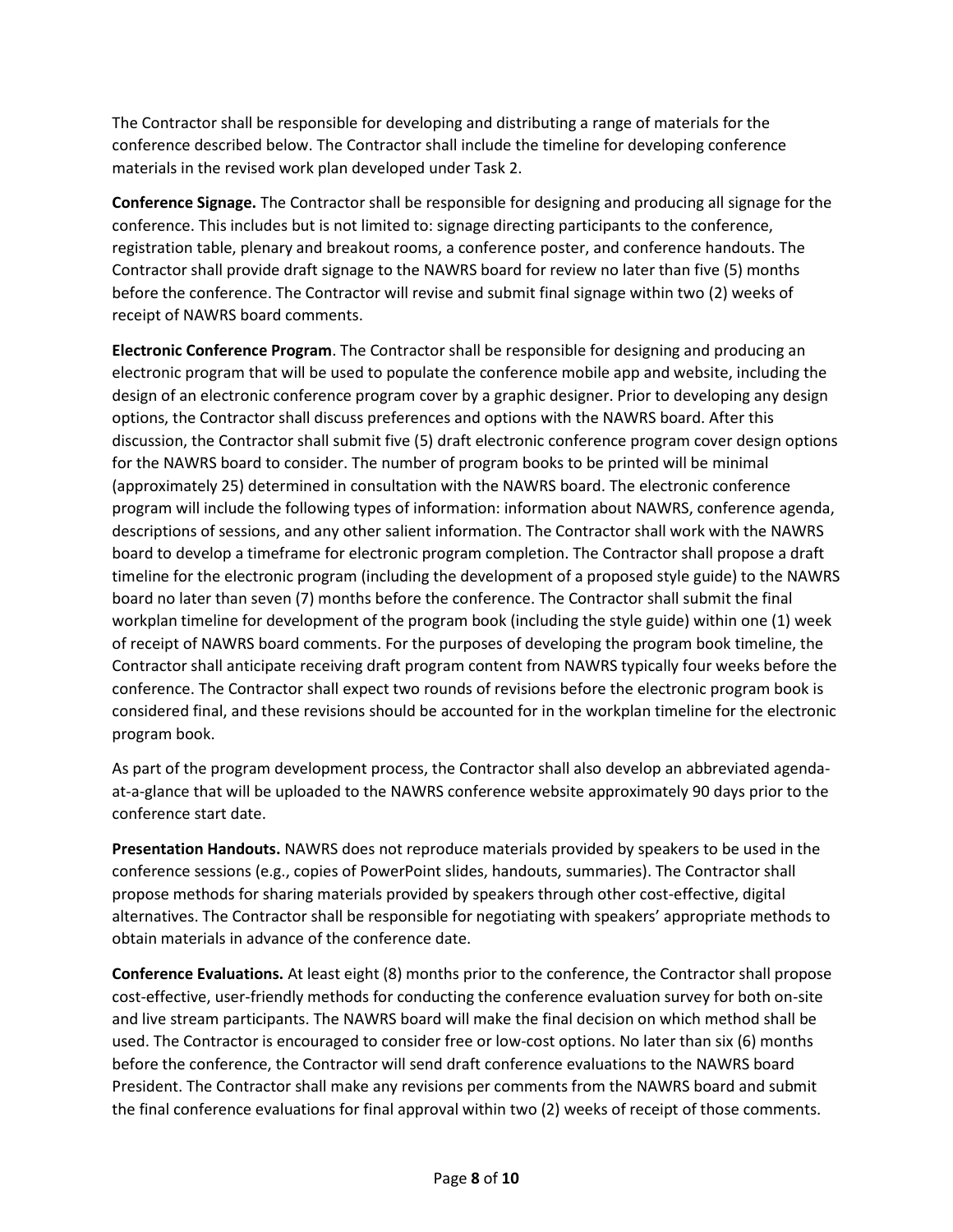**Additional Materials**. The Contractor shall be responsible for designing and producing a number of other ad hoc materials for the conference that may include, but are not limited to conference bags, abbreviated agenda-at-a-glance, moderator packets, name badges, and table tents for speakers. The Contractor shall provide a draft of each requested material to the NAWRS board according to a workplan timeline determined in consultation with the NAWRS board President. Any revisions to the materials shall be made within one (1) week of receipt of comments from the NAWRS board.

## **Required Task 9: Final Summary Report and Conference Debrief**

In consultation with the NAWRS board President, the Contractor shall be responsible for scheduling and facilitating a comprehensive debrief of the NAWRS conference activities, as well as coordinate all postconference activities. Prior to the debrief, the Contractor shall develop and provide a conference final summary report to the NAWRS board. This report shall include pertinent information on the attendance and participation in the conference, as well as feedback from the conference evaluation surveys. The report may include, but is not limited to, the following types of information: total number of preregistrants, total number of onsite registrants, total number of no-shows, attendance at each session, number of independent live stream connections, location and professional affiliation of attendees, results from the conference evaluation surveys, and the reconciled totals of fees and costs for all participants broken down by affiliation type (e.g. federal government, state government, academic, etc.), and registration type (full workshop- early bird, full workshop regular, single day-early bird, sponsor, etc.). The report will also discuss any problems encountered and suggest ways to mitigate or resolve them for future NAWRS conferences. This report shall be due to the NAWRS board President no later than six (6) weeks after the conference end date or at least one (1) week prior to the debrief meeting, whichever is sooner. The final version of the final summary report is due no later than two (2) weeks after receipt of NAWRS board comments.

# **Privacy and Data Security Activities and Monitoring**

NAWRS is committed to ensuring that any sensitive data collected as part of this contract are maintained and stored securely in a matter consistent with applicable laws and regulations. As such, the Contractor shall undertake activities to maintain the confidentiality, integrity, and availability of data gathered under this contract. In addition to electronic data security requirements, the Contractor must have a plan for the protection of any paper records or other documents that contain sensitive or personally identifiable information (PII). Specifically, as appropriate, the Contractor shall follow the policies, procedures, controls, and standards required by the HHS Information Security Program to ensure the confidentiality, integrity, and availability of sensitive information for which the Contractor is responsible under this contract or to which the Contractor may otherwise have access under this contract.

#### **DELIVERABLES**

All deliverables will be reviewed and accepted by the NAWRS President and/or conference committee and will become the property of NAWRS.

#### **TIMELINE AND KEY DATES**

The following schedule provides key target dates for the selection process and services to be performed during the conference planning process: